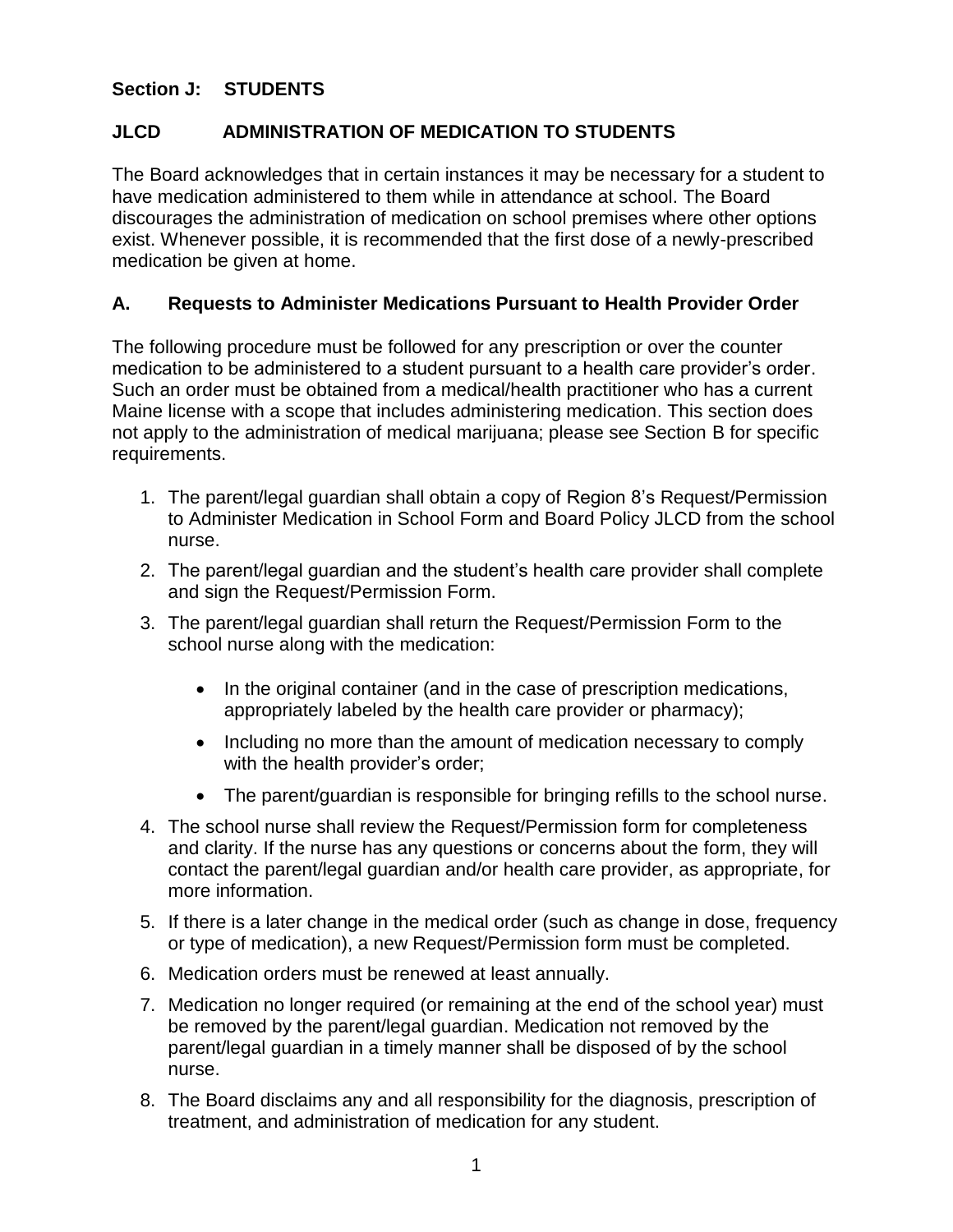## **B. Administration of Medical Marijuana**

The Maine Medical Use of Marijuana Act governs administration of medical marijuana in schools in Maine. The Department of Administration and Financial Services ("DAFS") is the regulatory agency charged with implementing the Maine Medical Use of Marijuana Act. The Maine Medical Use of Marijuana Program, located within DAFS, is charged with the administrative duties associated with implementation, such as issuance of registration cards.

The following procedure must be followed for the administration of medical marijuana to students at school.

- 1. The student's parent/legal guardian/legal custodian shall obtain a copy of Region 8's Request/Permission to Administer Medical Marijuana in School Form and Board Policy JLCD from the school nurse.
- 2. The parent/legal guardian/legal custodian and the student's authorized medical provider (physician, certified nurse practitioner or physician assistant) shall complete and sign the Request/Permission Form, and attach a copy of the student's current written certification for the use of medical marijuana. The original certification must be shown to the school employee processing the request. A copy will be retained by the school.
- 3. The parent/legal/guardian/legal custodian must designate the caregiver who will administer medical marijuana to the student in school (including for students over the age of 18). The designated caregiver must be registered with the Maine Medical Marijuana Program. The original registry identification card and caregiver designation form must be shown to the school employee processing the request. Copies will be retained by the school.
- 4. If the designated caregiver is not a parent/legal guardian/legal custodian of the student, the designated caregiver must also submit verification that they are authorized by the State to administer marijuana to the student on school grounds.
- 5. Arrangements will be made between the school administration and the designated caregiver to schedule the administration of medical marijuana in a manner that will minimize disruption to school operations and the student's educational program, and that will not impact other students or employees. The designated caregiver must comply with all Board policies and school rules while on school premises to administer medical marijuana to a student.
- 6. Medical marijuana must be brought to school by the caregiver, and may not be held, possessed or administered by anyone other than the caregiver. The student may only possess the medical marijuana during the actual administration process. Medical marijuana administered in school must be in non-smokeable form (vaporizers are not permitted).
- 7. The designated caregiver must check-in at the school office upon arrival for the administration of medical marijuana. Medical marijuana may only be administered in a location determined by the Director/designee.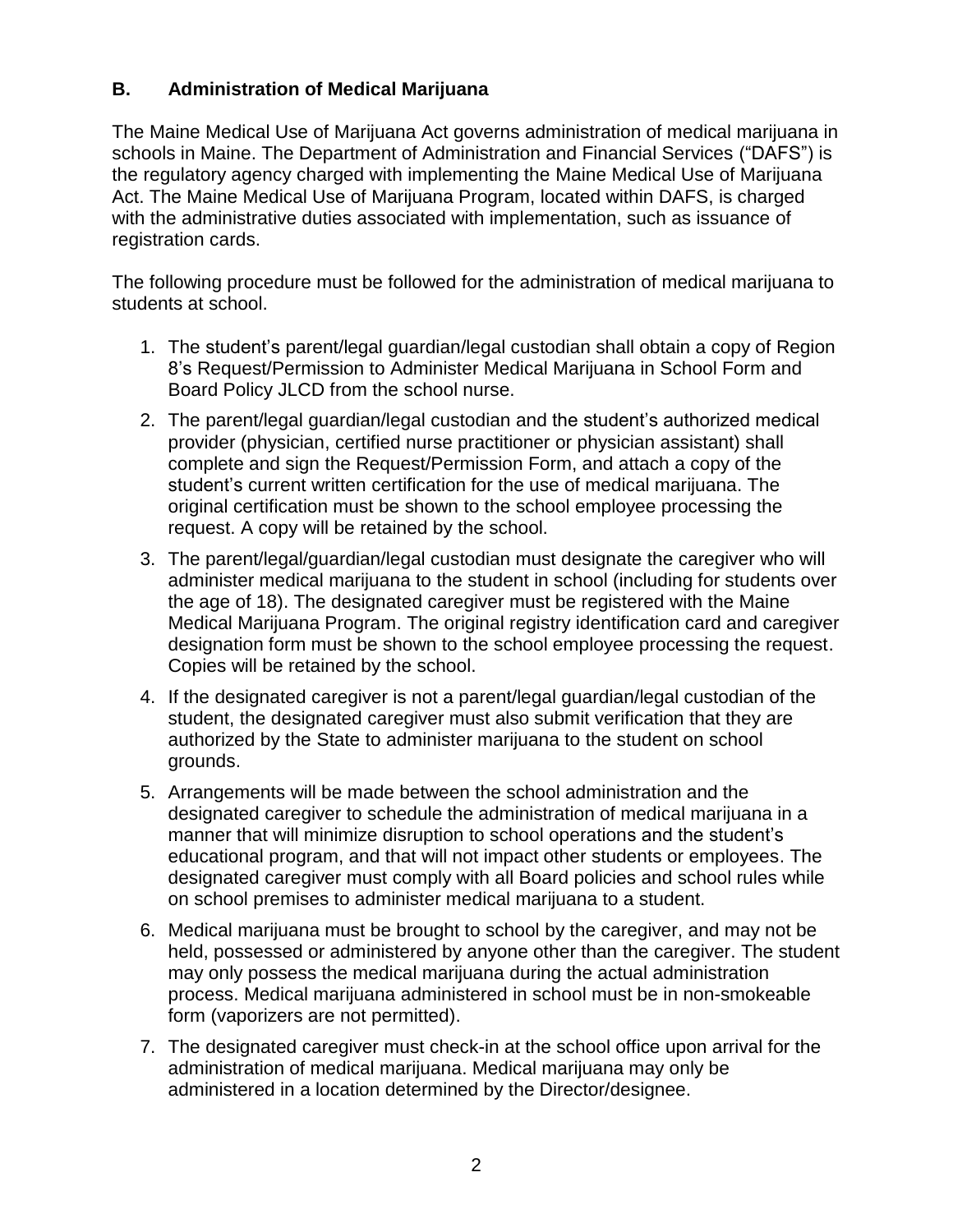8. The designated caregiver must check-out at the school office following administration of the medical marijuana and transport any remaining medical marijuana with them off school premises.

## **C. Self-Administration of Medications**

#### Inhalers and Epi-Pens

Students shall be authorized to possess and self-administer prescribed emergency medication from an asthma inhaler or epinephrine pen (epi-pen) if the following requirements are met.

- 1. The student must have the prior written approval of the student's health care provider and, if the student is a minor, the prior written approval of their parent/guardian (see Request/Permission Form).
- 2. The student/s parent/guardian must submit written verification from the student's health care provider confirming that the student has the knowledge and the skills to safely possess and use an asthma inhaler or epi-pen in school.
- 3. The school nurse shall evaluate the student's technique to ensure proper and effective use of an asthma inhaler or epi-pen in school.

#### Topical Sunscreen

Students are allowed to possess and use topical sunscreen products on school property and at school-sponsored events without a note or prescription from a medical/health practitioner if the product is regulated by the federal Food and Drug Administration for over-the-counter use.

#### Other Medications

Students may be permitted to possess and self-administer prescription medications in school on a case-by-case basis. All such requests must be approved by the school nurse, who has the discretion to authorize self-medication based on the nature of the medication, the risk of abuse or transfer to other students, the capacity of the student to safely handle the medication and any other relevant factors. Students are not allowed to self-administer medical marijuana under any circumstances.

# **D. Stocking, Possession and Use of Naloxone Hydrochloride**

The school nurse or other licensed health care professional whose scope of practice includes administration of naloxone hydrochloride is authorized to stock and possess naloxone hydrochloride prescribed by a legally authorized individual and to administer such naloxone hydrochloride to a student, staff member or visitor experiencing an apparent opioid overdose during school, during a school-sponsored activity or on school grounds.

# **E. Dispensation of Over the Counter Medications**

With prior parental/legal guardian permission, students may receive certain over the counter medications at school: Acetaminophen, Ibuprofen